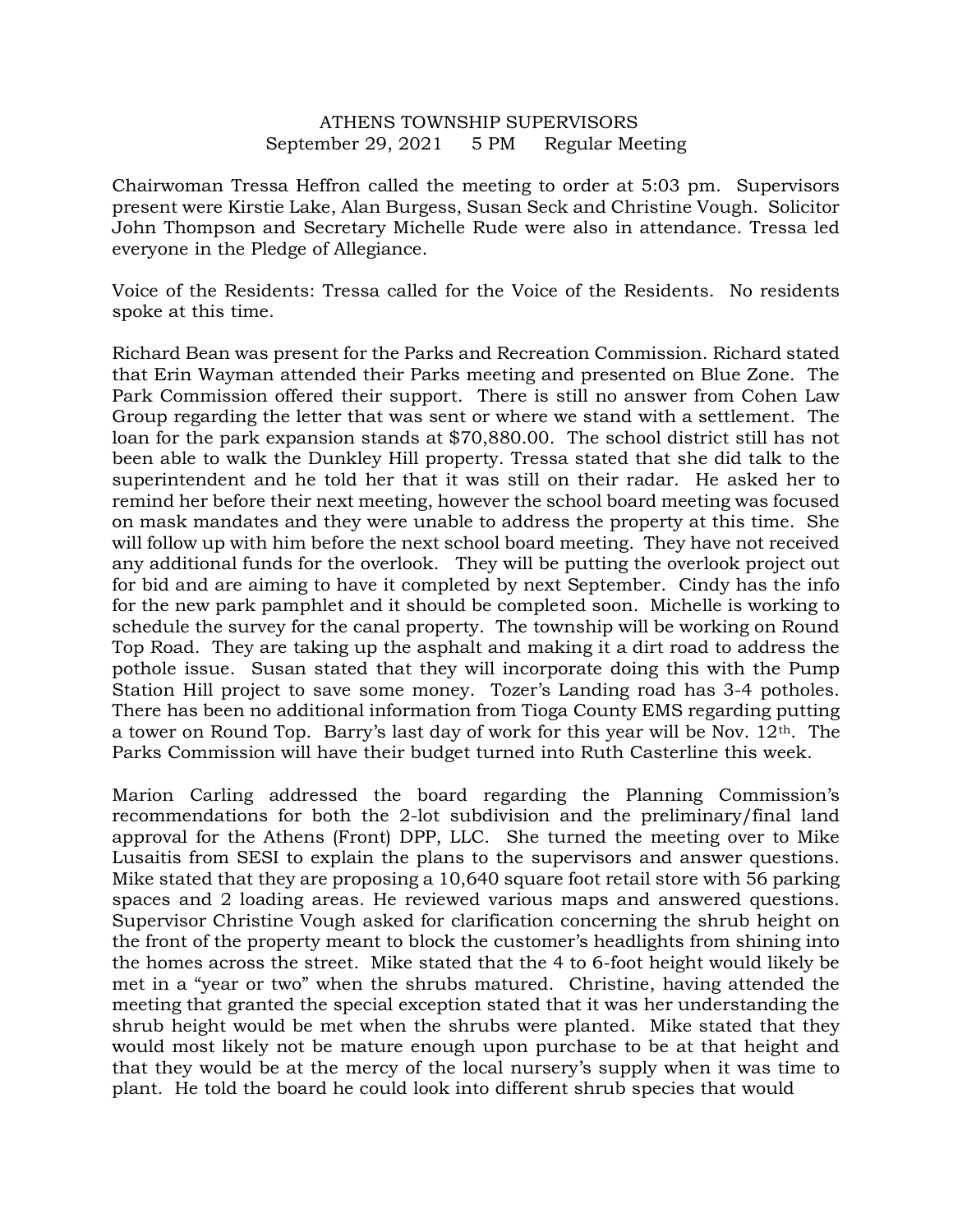Page Two Athens Township Supervisors September 29, 2021

accommodate the height requirement but it would also be contingent upon what is available at the nursery when it is time to plant. Mike also told the board that they were requesting a sidewalk waiver as there is not a lot of foot traffic anticipated. Supervisor Kirstie Lake asked Mike if the existence of the store would increase the foot traffic and Mike stated that due to the location it was unlikely. Christine asked if the lot had been officially purchased and Mike stated that they were seeking the 2-lot subdivision approval tonight so they could finalize the purchase. The original time line for this project was to begin construction on this property this year, however Mike stated that it will likely be held off until next year as it is difficult to pave after mid-October due to weather and they still have to close on the property and get the plans recorded with the courthouse. John asked Marion to inform the board as to what deficiencies listed in the agenda had been met and what they were still waiting on. For item # 1, all but items "e" and "f" were met. For item #2, all but items were met. Marion stated that the Planning Commission recommends the approval of the sub-division, preliminary/final land development, and the side walk deferment. Christine asked Mike about PennDot's input on line-of-sight, safety, etc. and he stated that everything was approved. Chairwoman stated that she would like to see the sidewalk as part of the project and Kirstie and Christine agreed.

On motion of Kirstie, second by Tressa, motion passed for approval of the 2-lot subdivision for Athens (Front) DPP, LLC. contingent upon deficiencies "e" and "f" (owner's signature and engineer's signatures added to the plans) being met.

On motion of Tressa, second by Kirstie, motion passed for approval of the preliminary/final land development for Athens (Front) DPP, LLC. contingent upon deficiencies "h" and "k" (sign package submittal if signage is to be used and the storm water maintenance agreement completed) being met as well as the sidewalks being added to the plan.

On motion of Kirstie, second by Alan, motion passed to add the review of the Planning Commission's Ordinance Updates to the agenda. Marion Carling presented the board members and Solicitor Thompson with the updated ordinance books along with handouts that showed all changes. The supervisors agreed to take the information home and review it. They will vote on accepting them at their budget meeting on Sunday, October 3rd.

On motion of Kirstie, second by Tressa, motion passed to approve board meeting minutes of August 25, 2021.

On motion of Kirstie, second by Alan, motion passed to approve the special meeting minutes for September 14, 2021. Christine did not attend the meeting and abstained from the vote.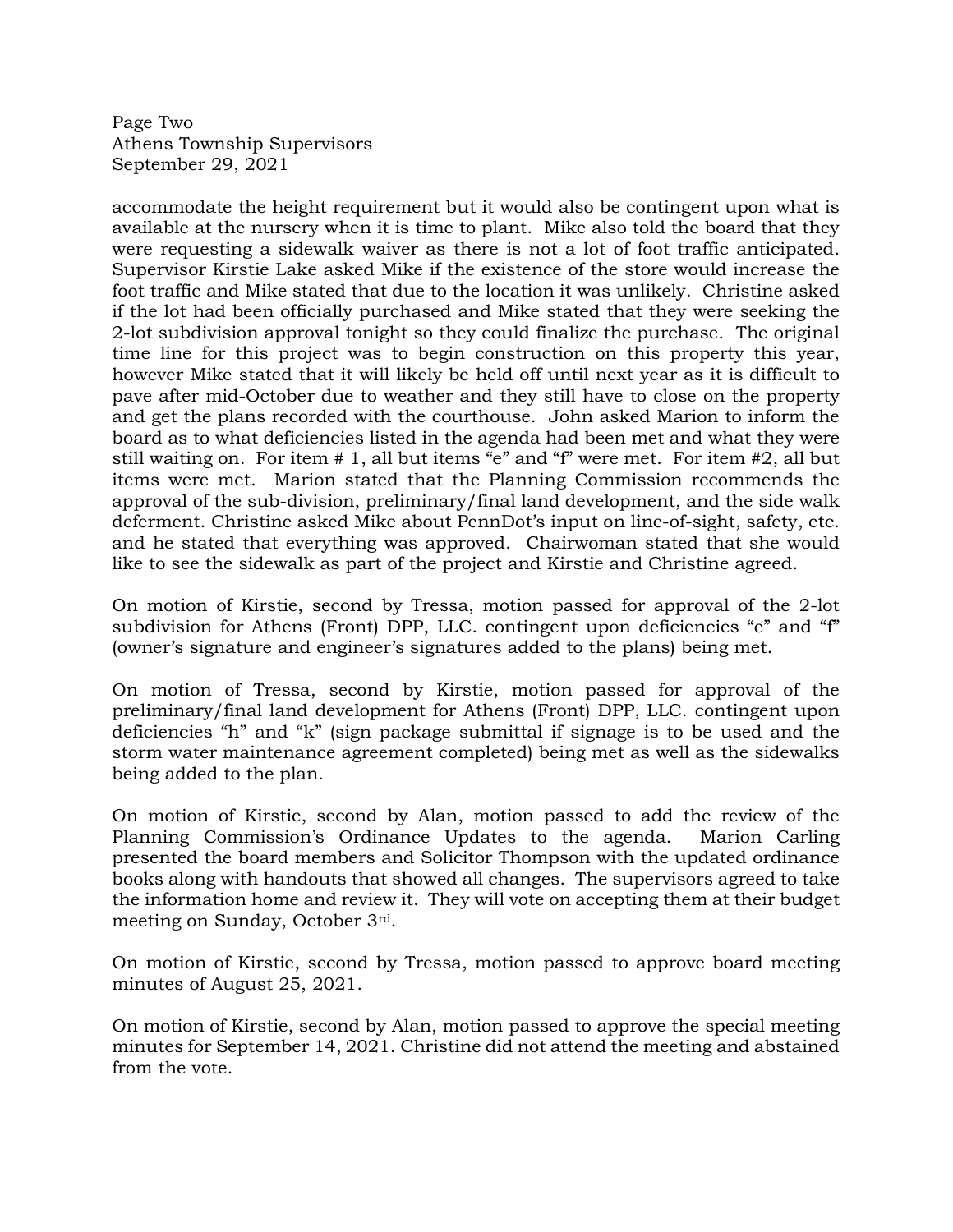Page Three Athens Township Supervisors September 29, 2021

On motion of Kirstie, second by Tressa, motion passed to advertise on Facebook as well as in the paper for letters of interest for a new auditor to replace Jane Watson.

The MMO was presented to the board. Upon review of the MMO for police and nonuniformed employee pension plans, a discrepancy was found. Calculations will be redone and re-presented at the budget meeting for approval on October 3rd.

On motion of Alan, second by Kirstie, motion passed to approve the purchase of one fire proof file cabinet for Ruth through Quill at the rate of \$1399.99.

Upon review of the PSATS 2021 Business Session proposed bylaws changes, nominations report, and resolutions for consideration on October 15th, 2021, the supervisors decided to take the packet home to review in detail and readdress at the budget meeting on October 3rd.

On motion of Kirstie, second by Tressa, motion passed to pay the monthly bills.

On motion of Christine, second by Alan, motion passed to accept the monthly reports as submitted.

On motion of Tressa, second by Kirstie, motion passed to vote for BOTH delegates for the PSATS Unemployment Compensation Group Trust.

Correspondence/Information was as listed in the meeting agenda

Resident Kelly Barret of Wolcott Hollow Road arrived after voice of the residents and addressed the board. He was concerned with the way the highway equipment was being maintained and suggested that instead of investing in more equipment that isn't being properly cared for, the board could potentially use that money to hire out a third party to do the work and put more money into the roads. He stated that the surrounding townships had nice roads but almost every road in our township was in terrible shape. He and Supervisor Susan Seck discussed the road projects and Susan explained what equipment was replaced and why as well as what projects are in process or have been completed this year. She also explained that the employee that wasn't taking care of the vehicles is no longer with us and the issue has been addressed. Supervisor Christine Vough told Mr. Barrett we are getting ready to prepare our budget for the next year and asked him which roads he felt needed the most attention. Mr. Barrett stated that he felt Erin Rd., the top of Sunnyfield Drive, Reagan Rd., and Alleyhoot Rd. were in the worst shape.

Mr. Lusaitis brought to the board's attention the need to pass a resolution to complete the Athens (Front) DPP, LLC.'s sewage module application.